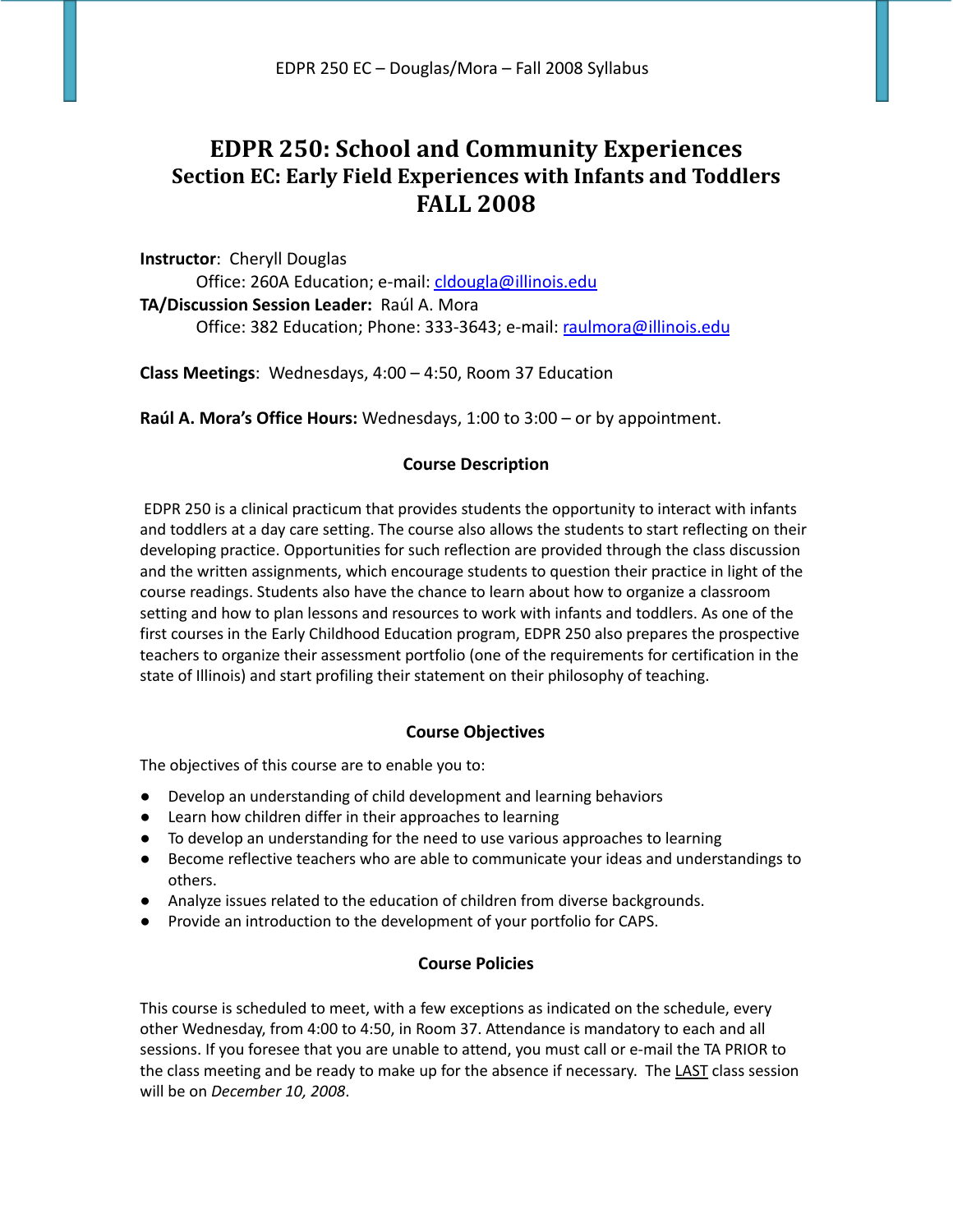TB Test: In order to work in your day care or preschool site, you will need a TB test before you begin working with children. The TB tests are available at McKinley Health Center (333-2701) at no charge through your student insurance. Make sure you call before you go to McKinley. If you have had a TB test within the last year and can provide official documentation (card, letter, etc. with health care provider signature), you will not need to have another TB test at this time. Present your TB test documentation to your cooperating teacher.

Bloodborne Pathogens Online Training: You are required to complete and pass the online BBP training by **TBA.** When trying to login to Bloodborne Pathogens training, it requires using your Active Directory password, which is described on the following web page:

[http://www.ed.uiuc.edu/cte/forms/documents/logon\\_instructions.html](http://www.ed.uiuc.edu/cte/forms/documents/logon_instructions.html) Follow the instructions at: <http://www.ed.uiuc.edu/cte/clinical/LoginInstructionsforBloodbornePathogensTraining.html>

Participation: A minimum of 24 hours during the semester is required at your daycare site. The day and time of your classroom participation will be determined by your schedule and the cooperating teacher's schedule. The hours required for your practicum should be distributed over the entire semester to maximize your understanding of child development. There may be another university student assigned to work at your site. Your scheduled participation times should be different so each of you has optimal experiences with children.

In addition to your practicum participation, you should be prepared to discuss the assigned readings in your class meetings.

Time Card: You must keep a time card to document a minimum of 24 hours at your site. The information at the top of your time card must be legible. Record your time in hours, half hours, and quarter hours only.

To obtain disability-related academic adjustments and/or auxiliary aids, students with disabilities must contact the course instructor and the Division of Rehabilitation-Education Services (DRES) as soon as possible. To contact DRES you may visit 1207 S. Oak St, Champaign, call 222-4603, or email a message to disability@uiuc.edu.

# **Relationship of this course to UIUC Teacher Education Conceptual Framework:**

EdPr 250 EC provides prospective early childhood teachers a field experience to observe and to interact with infants and toddlers. In EdPr 250 EC, the prospective teachers are given the opportunities to learn about child development in relationship to developmental skills and children's learning behaviors. This course will encourage the prospective teachers to look at ways to develop and maintain positive and healthy interaction in a classroom and to develop a community of learners. A commitment to inquiry is developed through journal assignments where candidates will examine child developmental steps and reflect on the various stages they observe.

**Readings and General Topics**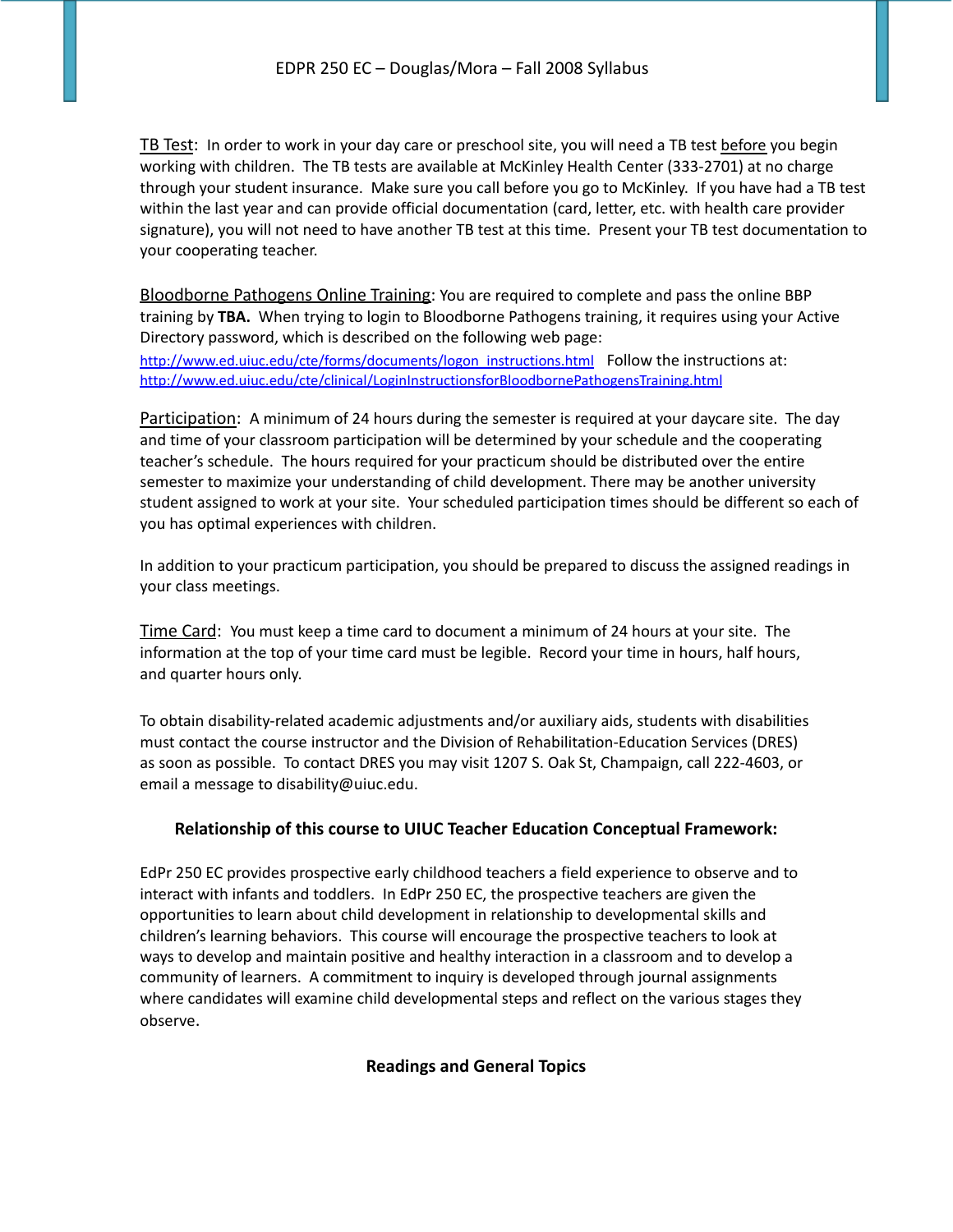All readings will be handed out in class. Readings have been split in three sections, which will provide you with conceptual and practical tools to better make sense of the placements and your observations:

### **Part I: Introducing the placement**

| <b>Reading/Topic</b>                     | <b>Response Paper Due Date</b> |
|------------------------------------------|--------------------------------|
| 1. Developmentally Appropriate Practices | September 5                    |
| 2. Infant-Toddler Curriculum             | September 12                   |
|                                          |                                |

### **Part II: Some practical tools to support your placement**

| <b>Reading</b>                            | <b>Response Paper Due Date</b><br>September 19 |  |
|-------------------------------------------|------------------------------------------------|--|
| 3A. Teaching to Temperaments              |                                                |  |
| 3B. Learning Through Discovery            | September 19                                   |  |
| 4. Twenty Tips for Growing a Baby's Brain | October 3                                      |  |
| 5. Gross and Fine Motor Development       | October 10                                     |  |

### **Part III: Some larger issues in Early Childhood Education**

6. Infant and Toddler Resilience October 17 7. Assessment November 7

**Reading Response Paper Due Date** 8. Relation of Affect to Attention November 14

### **Assignments and Evaluation**

1. Readings and Response Papers: After each reading, you are to prepare a **one-page** response paper. E-mail the papers to the Teaching Assistant by **Friday at midnight**. A paper will not be accepted more than 2 days late and a U will be given for the assignment.

Grading – To be considered for full credit, your response paper must include the following:

- Name, course number, topic title, and date on the first page
- Proper formatting single spaced, 1" margins, size 10-12 font
- Proper writing mechanics, including correct grammatical usage and spelling
- Demonstration of exploration and understanding of the assigned topic

### Notes:

1. Please read the "Guidelines to writing response papers" at the end of the syllabus for more information.

2. When e-mailing the assignments, please include EDPR 250 on the subject.

2. Structured Observations: Please turn in each observation on the appropriate due date to the Teaching Assistant's mailbox. You may also e-mail the assignments.

> Space Arrangements for Infant and Toddler Care November 1 Planning for Infant and Toddler Care **December 10**

Grading – To earn full credit for these assignments, the following criteria must be met: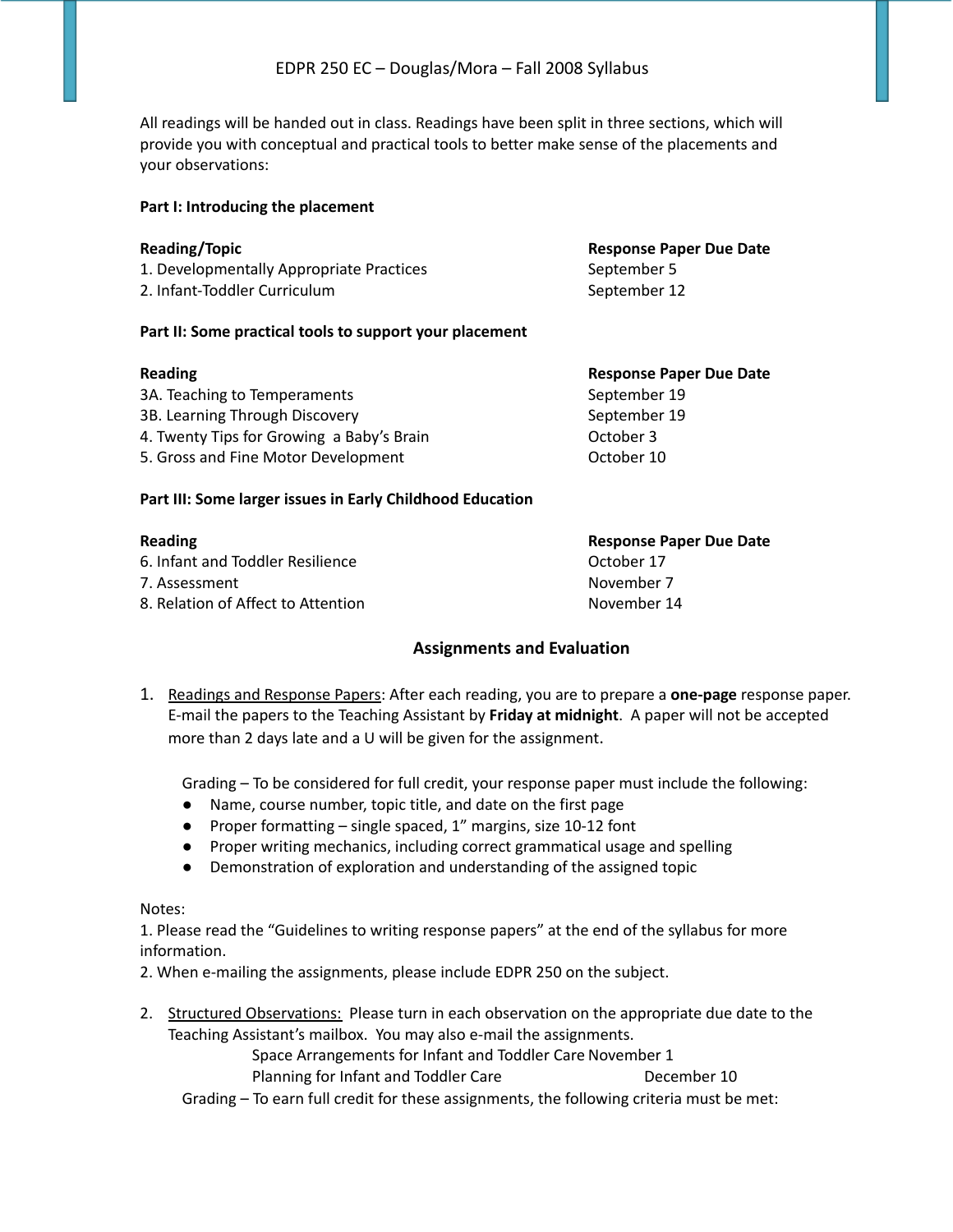- Each item is clearly and adequately addressed.
- Answers are mechanically and structurally correct.
- Answers demonstrate reflection, as well as observation.
- Answers reflect collaboration with cooperating teacher.
- 3. Portfolio Assignment: One of the requirements for certification is an assessment portfolio. During this course, we will begin the development of your portfolio. Two sessions have been earmarked to discuss the portfolio:
	- **September 17**: On this session, we will explain what the portfolio is about and what you are supposed to do for EdPr 250.
	- **December 3:** Students will meet with the TA at designated hours to go over the portfolio prior to the final submission on December 5.
- 4. Philoshophy Statement: The first par t of the assessment portfolio is your philosophy statement. This semester you will draft an early version of the philosophy statement, with your TA's help and guidance. Students will turn in two preliminary drafts throughout the course, on **September 27**, **October 25** and a final version on November 21. Students will attach a clean version of the final version after revisions to the portfolio before submission.

Course Evaluation: To earn a satisfactory grade (S) in ED PR 250 you must have: (a) received a satisfactory report from your cooperating teacher; (b) satisfactory completed of your response papers and structured observations; (c) attended all scheduled seminars;( d) demonstrated appropriate professional behaviors; (e) verified your bloodborne pathogen training and TB test; (f) completed 24 hours at your day care site; and (g) submitted the portfolio (including the philosophy statement) with all requirements for the course.

The following standards are addressed in each of the following areas:

Clinical Observation and Participation:

Early Childhood Content Standards: 1, 2, 7, 8, 9, 10, 11, 12, 13, 16, 17 Illinois Professional Teacher Standards: 2, 3, 4, 5, 7, 9, 10, 11 Core Language Arts Standards: 2 Core Technology Standards: Response Papers and Readings: Early Childhood Content Standards: 1, 2, 7, 8, 9, 12, 13, 16, 17 Illinois Professional Teacher Standards: 2, 3, 5, 7, 9, 10 Core Language Arts Standards: 2 Core Technology Standards: 2, 6, 7, 8 Structured Observations Early Childhood Content Standards: 1, 2, 10, 11, 12, 13, 16, Illinois Professional Teacher Standards: 4, 5, 7 Core Language Arts Standards: 2 Core Technology Standards: 2

**Class Schedule and Due Dates**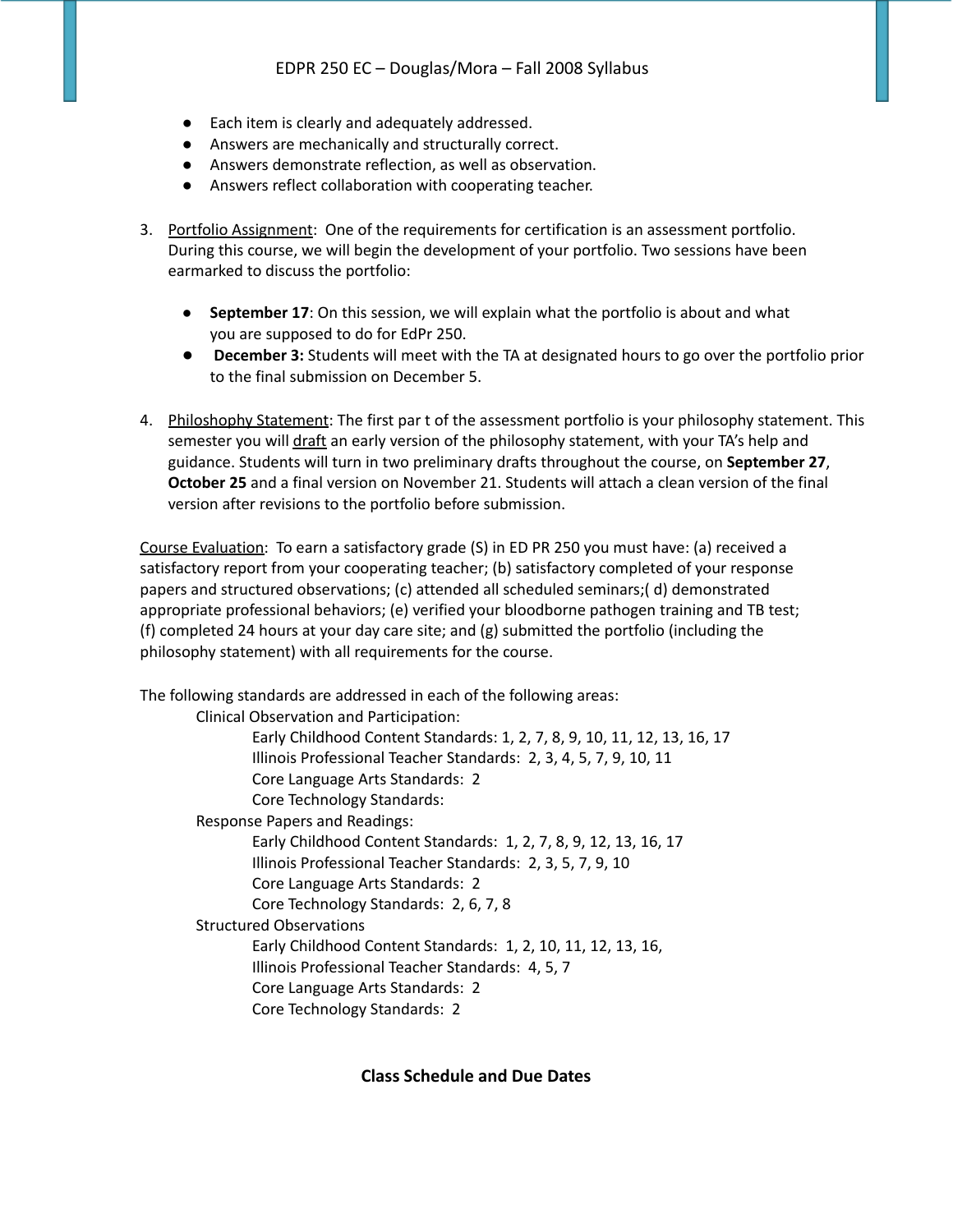| Date               | Time               | <b>Topic</b>                                        |
|--------------------|--------------------|-----------------------------------------------------|
| August 27 (Wed)    | Class 4:00-4:50    | First class:                                        |
|                    |                    | Discussion of syllabus and assignments              |
|                    |                    | Distribution of readings<br>$\bullet$               |
| September 5 (Fri)  | By midnight        | DUE: Response paper for Reading 1                   |
| September 10       | Class 4:00-4:50    | Discussion of reading 1<br>$\bullet$                |
| (Wed)              |                    | Placement distribution<br>$\bullet$                 |
| September 12 (Fri) | By midnight        | DUE: Response paper for Reading 2                   |
| September 17       | Class 4:00-4:50    | PORTFOLIO: Introduction                             |
| (Wed)              |                    |                                                     |
| September 19 (Fri) | By midnight        | DUE: Response paper for Readings 3A/3B              |
| September 24       | Class 4:00-4:50    | Discussion of readings 2 & 3A/3B                    |
| (Wed)              |                    |                                                     |
| September 27 (Sat) | By 6:00 PM         | DUE: First draft of Philosophy Statement            |
| October 3 (Fri)    | By midnight        | DUE: Response paper for Reading 4                   |
| October 8 (Wed)    | Class 4:00-4:50    | Discussion of reading 4<br>$\bullet$                |
|                    |                    | Feedback on first draft of statement<br>$\bullet$   |
| October 10 (Fri)   | By midnight        | DUE: Response paper for Reading 5                   |
| October 17 (Fri)   | By midnight        | DUE: Response paper for Reading 6                   |
| October 22 (Wed)   | Class 4:00-4:50    | Discussion of readings 5 & 6                        |
| October 24 (Fri)   | By midnight        | DUE: Second draft of Philosophy Statement           |
| November 1 (Sat)   | By 6:00 PM         | DUE: SPACE ARRANGEMENTS PAPER                       |
| November 5 (Wed)   | Class 4:00-4:50    | Discussion of Space Arrangements Paper<br>$\bullet$ |
|                    |                    | Feedback on second draft of statement               |
| November 7 (Fri)   | By midnight        | DUE: Response paper for Reading 7                   |
| November 14 (Fri)  | By midnight        | DUE: Response paper for Reading 8                   |
| November 19 (Fri)  | Class 4:00-4:50    | Discussion of readings 7 & 8<br>$\bullet$           |
|                    |                    | Planning paper<br>$\bullet$                         |
| November 21 (Fri)  | By midnight        | DUE: Final draft of Philosophy Statement            |
| November 26 (Wed)  |                    | THANKSGIVING: NO CLASS!                             |
| December 3 (Wed)   | Throughout the day | Portfolio check session (details TBA)               |
| December 10 (Wed)  | Class 4:00-4:50    | <b>Final Session:</b>                               |
|                    |                    | Course Feedback                                     |
|                    |                    | <b>ICES Forms</b><br>$\bullet$                      |
|                    |                    | Placement forms due                                 |
| December 10 (Wed)  | By midnight        | DUE: PLANNING PAPER                                 |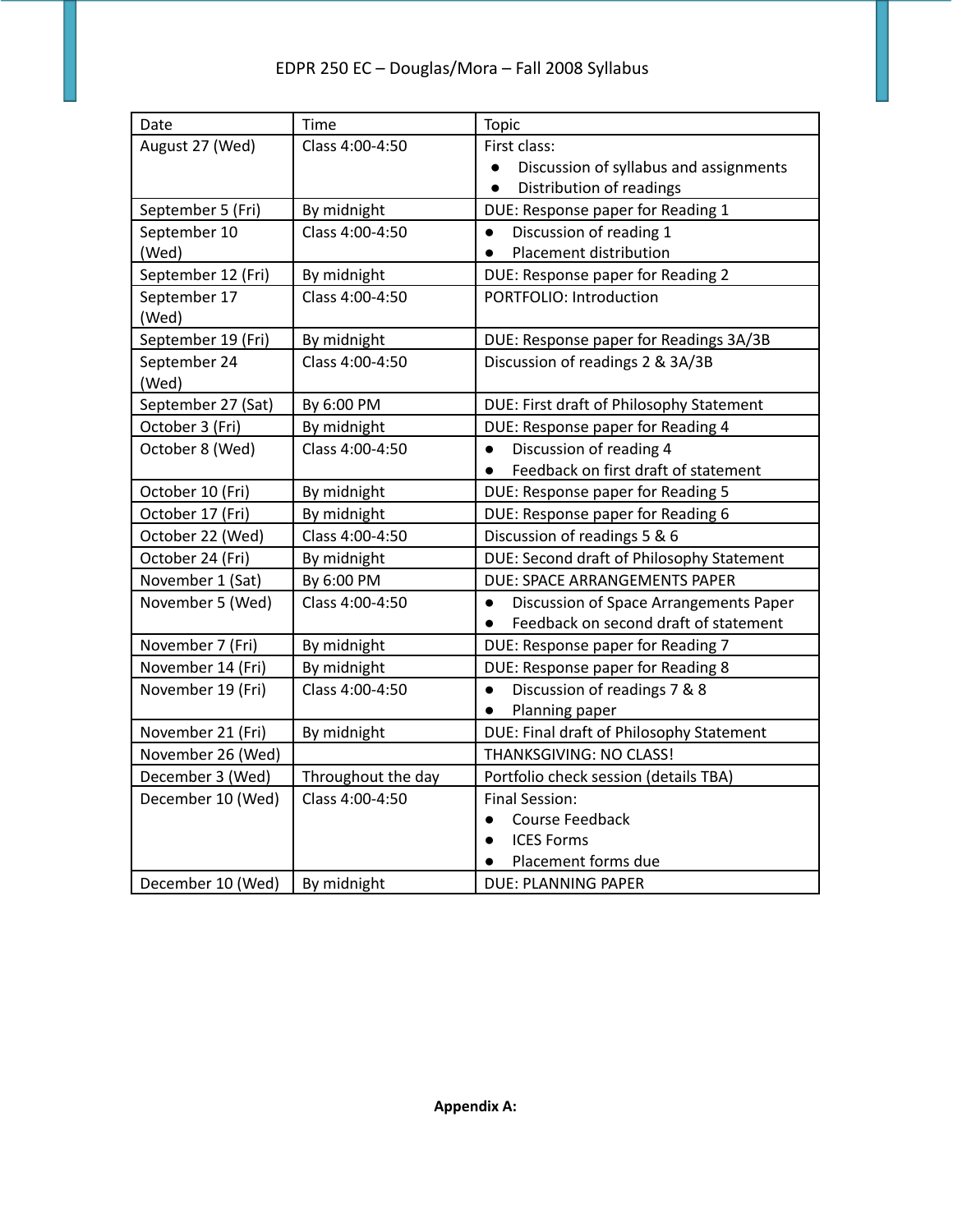### **Handling the Load: Pearls of Wisdom from your fellow classmates!**

One landmark feature of the last session is asking the students to provide feedback to the incoming students about how to handle the assignments and the placement experience in EdPr 250. These are their suggestions:

### **On writing the response papers:**

- Do the response papers early [in the week] because you will be busy with other courses. Watch your grammar. Don't be afraid to express yourself.
- Incorporate children and your personal experience into papers.
- Focus on reflections, not summary.
- Raúl was a grammar teacher. Be sure to proofread everything.
- When you start your practicum, it is easy to incorporate your experiences into the paper.
- Read the articles before observing for the week so you can apply what you observe in your response.
- Don't worry when Raúl gives you an Unsatisfactory. You will get better.
- Go through and highlight good points.
- Make sure you read Raúl's feedback because it influences what you do on your next paper.

### **On the larger assignments (i.e. Portfolio, Space Arrangements Paper, Planning Paper)**

- **●** The portfolio is only an outline! It is not as overwhelming as it seems.
- **●** Ask the people who took EdPr 250 already for ideas and examples.
- **●** Make sure to read the larger assignment sheets ahead of time so you can discuss them with your cooperating teacher.

### **On carrying out your observations:**

- Make sure it's clear you *want* to be there.
- Time management: Seriously manage your time and start hours early in the semester. Get stuff done in advance.
- Try to observe earlier in the week so you can write about your experience for each Friday paper.
- Have a routine schedule to go and stick with it. 3 hours a week works perfectly. However, don't be afraid to go at different times occasionally to see what else is going on.
- Make "to do" lists. They will keep you sane.
- Start right away and talk to the other student who is in your same placement about the classroom, teachers, children, etc.
- Be humble when working with teachers. Keep a professional attitude. Don't be afraid to ask a lot of questions.
- If you like the way a teacher does something, ask extra questions about it so you can use it later.
- Teachers are glad to have a lot of help. Show enthusiasm in the classroom. Don't just observe, interact!
- Don't talk about other teachers; professionalism is very important.
- Interact with the children, really try to get involved. Play, get dirty, sit on the floor, etc.
- Talk to your cooperating teacher about what you're supposed to do while in your placement. [Raul's note: However, make sure to run any ideas you're not sure about through Cheryll or myself – We want you to get involved, but not to get involved beyond necessary]